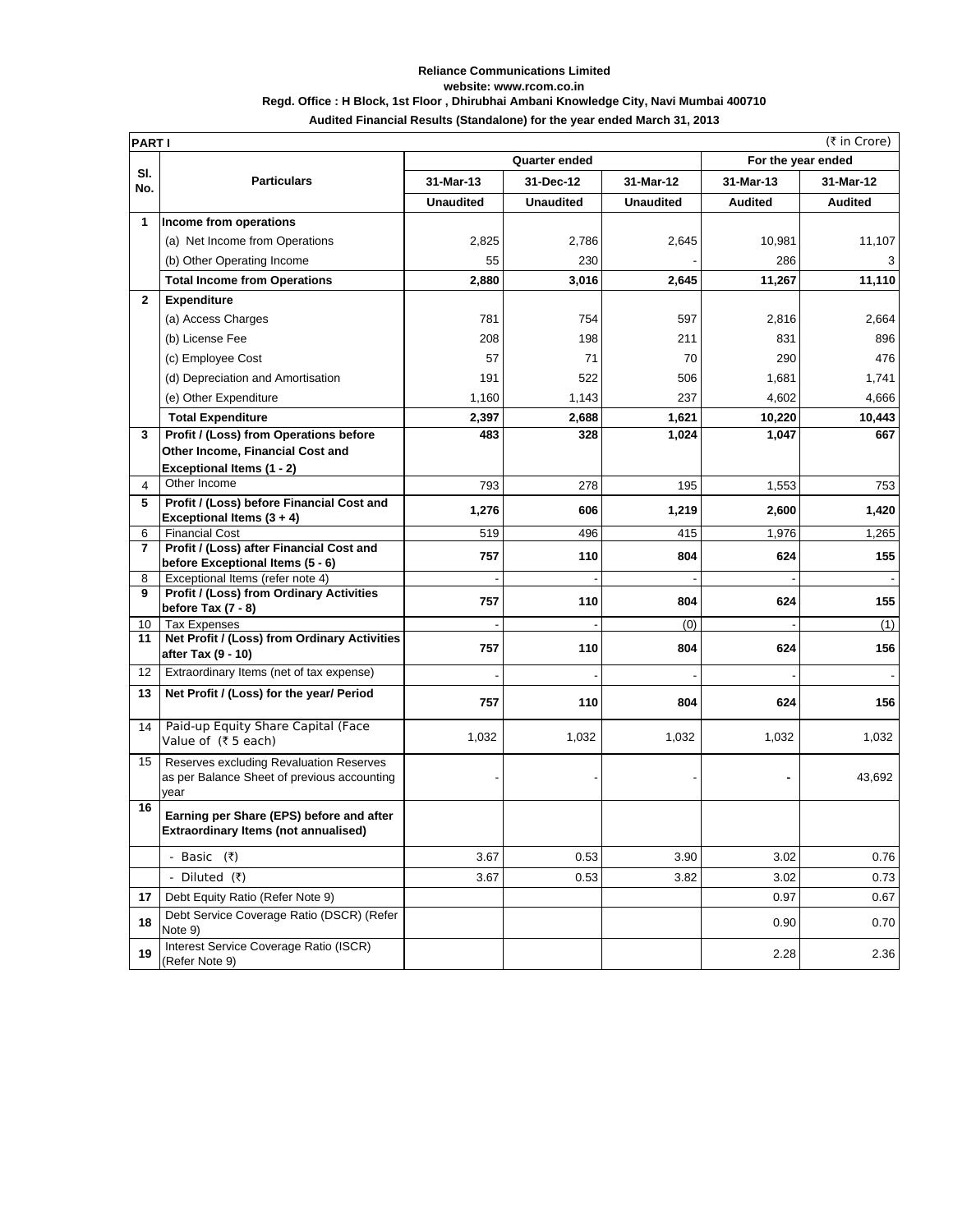|                | <b>Select Information</b><br>Quarter ended                                                      |                                     |                  |                  |                                              |                |
|----------------|-------------------------------------------------------------------------------------------------|-------------------------------------|------------------|------------------|----------------------------------------------|----------------|
| SI.<br>No.     | <b>Particulars</b>                                                                              | 31-Mar-13<br>31-Dec-12<br>31-Mar-12 |                  |                  | For the year ended<br>31-Mar-13<br>31-Mar-12 |                |
|                |                                                                                                 | <b>Unaudited</b>                    | <b>Unaudited</b> | <b>Unaudited</b> | <b>Audited</b>                               | <b>Audited</b> |
| A              | <b>Particulars of Shareholding</b>                                                              |                                     |                  |                  |                                              |                |
| $\mathbf 1$    | <b>Public Shareholding</b>                                                                      |                                     |                  |                  |                                              |                |
|                | Number of Shares                                                                                | 663,318,324                         | 663,318,324      | 663,318,324      | 663,318,324                                  | 663,318,324    |
|                | Percentage of Shareholding                                                                      | 32.14%                              | 32.14%           | 32.14%           | 32.14%                                       | 32.14%         |
| $\overline{2}$ | <b>Promoters and Promoter Group</b><br>Shareholding                                             |                                     |                  |                  |                                              |                |
|                | (a) Pledged / Encumbered                                                                        |                                     |                  |                  |                                              |                |
|                | - Number of Shares                                                                              | Nil                                 | Nil              | Nil              | Nil                                          | Nil            |
|                | - Percentage of Shares (as a % of the<br>total shareholding of promoters and<br>Promoter Group) | N.A.                                | N.A.             | N.A              | N.A.                                         | N.A.           |
|                | - Percentage of Shares (as a % of the<br>total share capital of the company)                    | N.A.                                | N.A.             | N.A.             | N.A.                                         | N.A.           |
|                | (b) Non-encumbered                                                                              |                                     |                  |                  |                                              |                |
|                | - Number of Shares                                                                              | 1,400,708,557                       | 1,400,708,557    | 1,400,708,557    | 1,400,708,557                                | 1,400,708,557  |
|                | - Percentage of Shares (as a % of the<br>total shareholding of promoters and<br>Promoter Group) | 100.00%                             | 100.00%          | 100.00%          | 100.00%                                      | 100.00%        |
|                | - Percentage of Shares (as a % of the<br>total share capital of the company)                    | 67.86%                              | 67.86%           | 67.86%           | 67.86%                                       | 67.86%         |
| в              | <b>Investor Complaints</b>                                                                      |                                     |                  |                  |                                              |                |
|                | Quarter ended 31-Mar-2013<br><b>Particulars</b>                                                 |                                     |                  |                  |                                              |                |
|                | Pending at the beginning of the quarter                                                         |                                     |                  |                  |                                              | Nil            |
|                | Received during the quarter                                                                     |                                     |                  |                  |                                              | 33             |
|                | Disposed of during the quarter                                                                  |                                     |                  |                  |                                              | 33             |
|                | Remaining unresolved at the end of the quarter                                                  |                                     |                  |                  |                                              | Nil            |

|                | Segment wise Revenue, Results and Capital Employed                    |                  |                  |                  |                    | (₹ in Crore)   |
|----------------|-----------------------------------------------------------------------|------------------|------------------|------------------|--------------------|----------------|
| SI.<br>No.     | <b>Particulars</b>                                                    | Quarter ended    |                  |                  | For the year ended |                |
|                |                                                                       | 31-Mar-13        | 31-Dec-12        | 31-Mar-12        | 31-Mar-13          | 31-Mar-12      |
|                |                                                                       | <b>Unaudited</b> | <b>Unaudited</b> | <b>Unaudited</b> | <b>Audited</b>     | <b>Audited</b> |
| 1              | <b>Segment Revenue</b>                                                |                  |                  |                  |                    |                |
|                | (a) Wireless                                                          | 2,323            | 2,536            | 2.170            | 9,393              | 9,196          |
|                | (b) GEBU                                                              | 1,251            | 1.188            | 1.100            | 4,629              | 4,857          |
|                | (c) Others / Unallocated                                              | 732              | 164              | 229              | 1,232              | 746            |
|                | Total                                                                 | 4.306            | 3.888            | 3.499            | 15,254             | 14,799         |
|                | Less: Inter segment revenue                                           | (633)            | (594)            | (659)            | (2, 434)           | (2,936)        |
|                | <b>Income from Operations</b>                                         | 3,673            | 3.294            | 2,840            | 12,820             | 11,863         |
| $\overline{2}$ | <b>Segment Results</b>                                                |                  |                  |                  |                    |                |
|                | Profit / (Loss) before Tax and Financial<br>Charges from each segment |                  |                  |                  |                    |                |
|                | (a) Wireless                                                          | 405              | 370              | 563              | 1,263              | 478            |
|                | (b) GEBU                                                              | 176              | 112              | 395              | 469                | 748            |
|                | (c) Others / Unallocated                                              | 695              | 124              | 261              | 868                | 194            |
|                | <b>Total</b>                                                          | 1,276            | 606              | 1,219            | 2,600              | 1,420          |
|                | Less: Financial Cost                                                  | 519              | 496              | 415              | 1.976              | 1,265          |
|                | Less: Exceptional Items                                               |                  |                  |                  |                    |                |
|                | Total Profit / (Loss) before Tax                                      | 757              | 110              | 804              | 624                | 155            |
| 3              | <b>Capital Employed</b>                                               |                  |                  |                  |                    |                |
|                | (Segment assets - Segment liabilities)                                |                  |                  |                  |                    |                |
|                | (a) Wireless                                                          | 30,997           | 31,652           | 31,755           | 30,997             | 31,755         |
|                | (b) GEBU                                                              | 2.090            | 2.648            | 1.859            | 2.090              | 1.859          |
|                | (c) Others / Unallocated                                              | 32,202           | 40.752           | 41.376           | 32.202             | 41,376         |
|                | <b>Total</b>                                                          | 65,289           | 75.052           | 74,990           | 65,289             | 74,990         |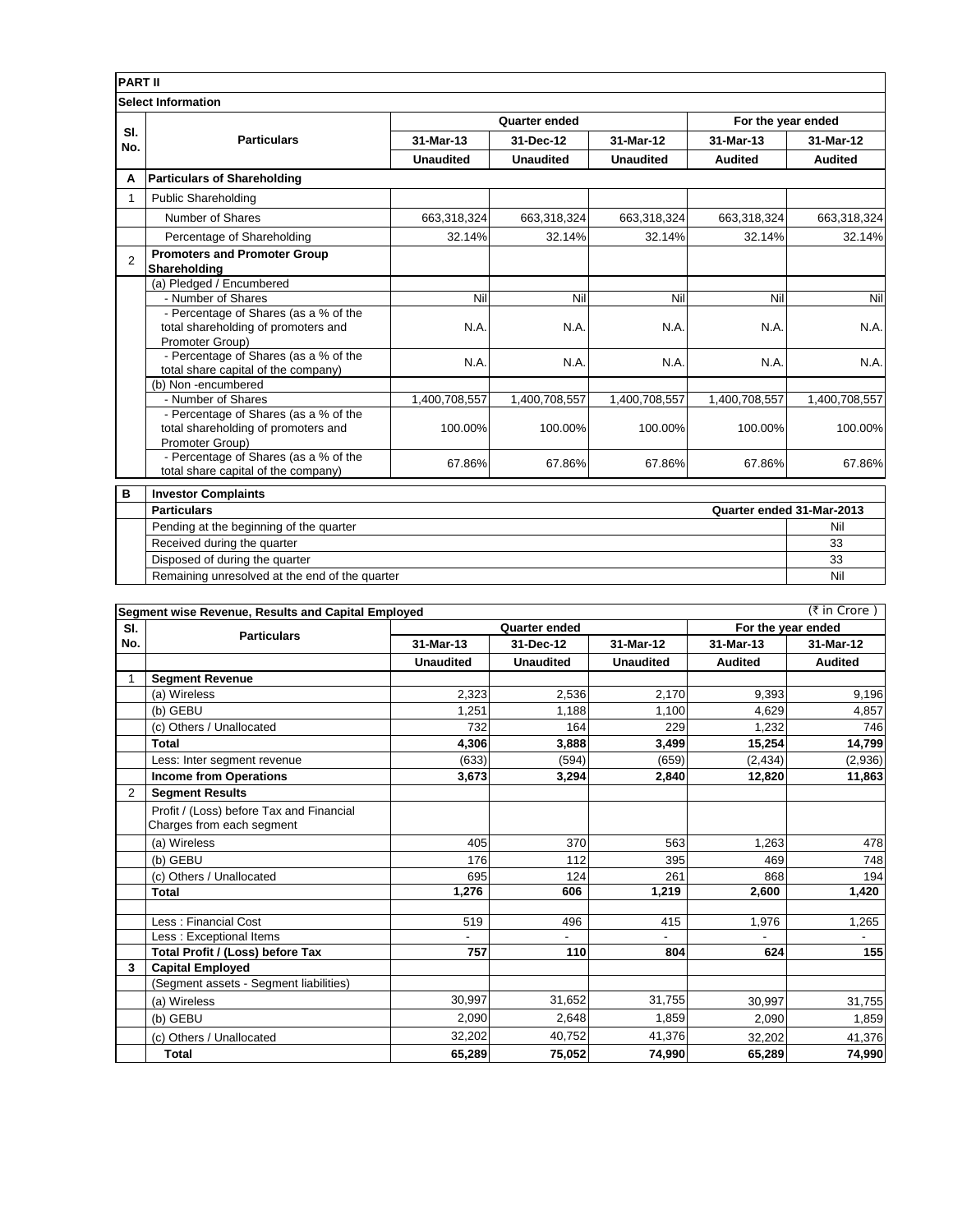|              | (₹ in Crore)<br><b>Standalone Statement of Assets and Liabilities</b> |                |                |  |  |  |
|--------------|-----------------------------------------------------------------------|----------------|----------------|--|--|--|
|              | As at                                                                 |                |                |  |  |  |
|              | <b>Particulars</b>                                                    | 31-Mar-13      | 31-Mar-12      |  |  |  |
|              |                                                                       | <b>Audited</b> | <b>Audited</b> |  |  |  |
| A            | <b>Equity and Liabilities</b>                                         |                |                |  |  |  |
| 1            | <b>Shareholder's Fund</b>                                             |                |                |  |  |  |
|              | (a) Share Capital                                                     | 1,032          | 1,032          |  |  |  |
|              | (b) Reserves and Surplus                                              | 32,110         | 43,865         |  |  |  |
|              | Sub-total - Shareholders' Fund                                        | 33,142         | 44,897         |  |  |  |
| $\mathbf{2}$ | <b>Non Current Liabilities</b>                                        |                |                |  |  |  |
|              | (a) Long Term Borrowings                                              | 22,891         | 23,365         |  |  |  |
|              | (b) Deferred Tax Liabilities (Net)                                    |                |                |  |  |  |
|              | (c) Other Long Term Liabilities                                       | 143            | 169            |  |  |  |
|              | (d) Long Term Provisions                                              | 4,370          | 4,339          |  |  |  |
|              | <b>Sub-total - Non Current Liabilities</b>                            | 27,404         | 27,873         |  |  |  |
| 3            | <b>Current Liabilities</b>                                            |                |                |  |  |  |
|              | (a) Short Term Borrowings                                             | 7,436          | 4,506          |  |  |  |
|              | (b) Trade Payables                                                    | 1,478          | 1,150          |  |  |  |
|              | (c) Other Current Liabilities                                         | 3,612          | 4,707          |  |  |  |
|              | (d) Short Term Provisions                                             | 2,864          | 2,572          |  |  |  |
|              | <b>Sub-total - Current Liabilities</b>                                | 15,390         | 12,935         |  |  |  |
|              | <b>Total Equity and Liabilities</b>                                   | 75,936         | 85,705         |  |  |  |
| в            | <b>Assets</b>                                                         |                |                |  |  |  |
| 1            | <b>Non Current Assets</b>                                             |                |                |  |  |  |
|              | (a) Fixed Assets                                                      | 36,793         | 38,149         |  |  |  |
|              | (b) Non Current Investments                                           | 21,013         | 31,889         |  |  |  |
|              | (c) Long Term Loans and Advances                                      | 4,508          | 4,317          |  |  |  |
|              | <b>Sub-total - Non Current Assets</b>                                 | 62,314         | 74,355         |  |  |  |
| $\mathbf{2}$ | <b>Current Assets</b>                                                 |                |                |  |  |  |
|              | (a) Current Investment                                                |                |                |  |  |  |
|              | (b) Inventories                                                       | 304            | 329            |  |  |  |
|              | (c) Trade Receivables                                                 | 2,066          | 1,940          |  |  |  |
|              | (d) Cash and Cash Equivalents                                         | 228            | 178            |  |  |  |
|              | (e) Short Term Loans and Advances                                     | 8,736          | 6,800          |  |  |  |
|              | (f) Other Current Assets                                              | 2,288          | 2,103          |  |  |  |
|              | <b>Sub-total - Current Assets</b>                                     | 13,622         | 11,350         |  |  |  |
|              | <b>Total Assets</b>                                                   | 75,936         | 85,705         |  |  |  |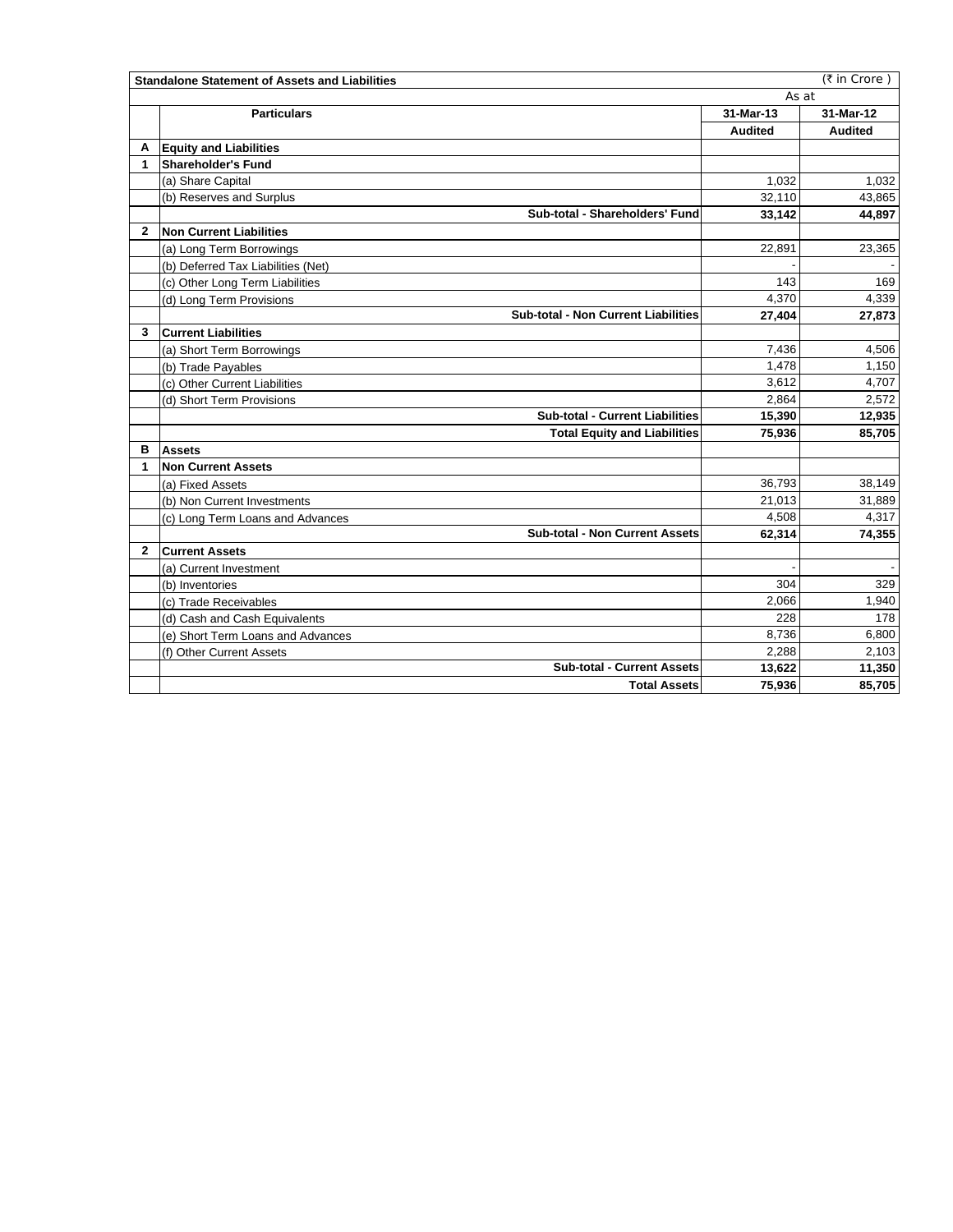## **Notes**

- 1. Figures of the previous period have been regrouped and reclassified, wherever required.
- 2. In accordance with the notification issued by the Ministry of Corporate Affairs (MCA) on August 9, 2012, the Company has, during the year, added  $\bar{\tau}$  543 crore to the cost of capitalized assets and  $\bar{\tau}$  232 crore to the Foreign Currency Monetory Items Translation Difference Account by reversing the exchange difference regarded as an adjustment to interest cost on account of restating long term monetary items expressed in foreign currency at year end prevailing rates in accordance with para 4(e) of Accounting Standared 16 "Borrowing Costs". The said interest was adjusted by withdrwal of an equivalent amount from General Reserve as at March 31, 2012 and hence, it has been credited to General Reserve.
- 3. Pursuant to the Schemes of Amalgamation and Arrangement ("the Schemes") under Sections 391 to 394 of the Companies Act, 1956 approved by Hon'ble High Court of Judicature at Bombay vide orders dated July 21, 2006 and August 10, 2006 (revised) and by Hon'ble High Court of Gujarat vide order dated July 18, 2006, out of the excess of fair value of assets over liabilities,  $\bar{\tau}$  3,000 crore was credited to and held as Provision for Business Restructuring (PBR) to meet increased depreciation cost, expenses and losses including on account of impairment or write down of assets which would be suffered by the Company, pursuant to the Scheme or otherwise in course of its business or in carrying out such restructuring of the operations of the Company or its Subsidiaries. The Company has reassessed the requirement for maintaining such PBR and based thereon, reversed  $\bar{\tau}$  550 crore during the year as no longer required, leaving balance of  $\bar{\tau}$  488 crore being dealt with in accordance with the said Scheme. The said amount of reversal of PBR has been reflected as part of Other Income.
- 4. Pursuant to the direction of the Hon'ble High Court of judicature at Bombay and option exercised by the Board of the Company, in accordance with and as per the arrangement approved by the Hon'ble High Court vide order dated July 3, 2009 binding on the Company expenses and/ or losses, identified by the Board of the Company as being exceptional or otherwise subject to the Accounting treatment prescribed in the Schemes of Arrangement sanctioned by the Hon'ble High Court and comprising of  $\bar{\tau}$  Nil (Previous year ₹ 269 crore) of debts due and subsidy claimed from the Government, foreign exchange loss of ₹ Nil (Previous year  $\bar{\tau}$  775 crore) regarded as an adjustment to interest cost on account of restating long term monetary items expressed in foreign currency at year end prevailing rates,  $\bar{\tau}$  218 crore (Previous year  $\bar{\tau}$ Nil) of depreciation consequent to addition of exchange differences on long term borrowing relating to capital assets to the cost of capitalised assets, as also  $\bar{\tau}$  91 crore (Previous year  $\bar{\tau}$  273 crore) of net losses on settlement of items recovered and/ or discharged in foreign currency,  $\bar{\tau}$  546 crore (Previous year  $\bar{\tau}$  16 crore) being amortization of Foreign Currency Monetary items Difference Account (FCMITDA) excluding the portion added to the cost of fixed assets or carried forward as Foreign Currency Monetary Item Translation Difference Account in accordance with Para 46 A inserted into Accounting Standard (AS) 11 "The Effects of Changes in Foreign Exchange Rates" in context of unprecedented volatility in exchange rates during the year, have been met by withdrawal from corresponding General Reserves, leaving no impact on profit for the year ended March 31, 2013. Such withdrawals have been included/ reflected in the Statement of Profit and Loss. While the Company has been legally advised that such inclusion in the Statement of Profit and Loss is in accordance with Revised Schedule VI of the Companies Act, 1956, in anticipation of clarification sought from ICAI that such inclusion in the Statement of Profit and Loss is not contrary to Revised Schedule VI, this Accounting treatment has been referred to by the Auditors of the Company in their Report.
- 5. The Company had, during the year ended on March 31, 2009, revalued its investments in one of its subsidiaries Reliance Globalcom BV, Netherlands at then fair value, and credited an amount of  $\bar{\tau}$  151.2 billion to General Reserve. On a conservative and prudent basis, and to reflect the said investments at the present valuations, the Company has during the year adjusted a sum of  $\bar{\tau}$  108.8 billion in the General Reserve. The above has no impact on Consolidated Net Worth of the Company for the year ended March 31, 2013.